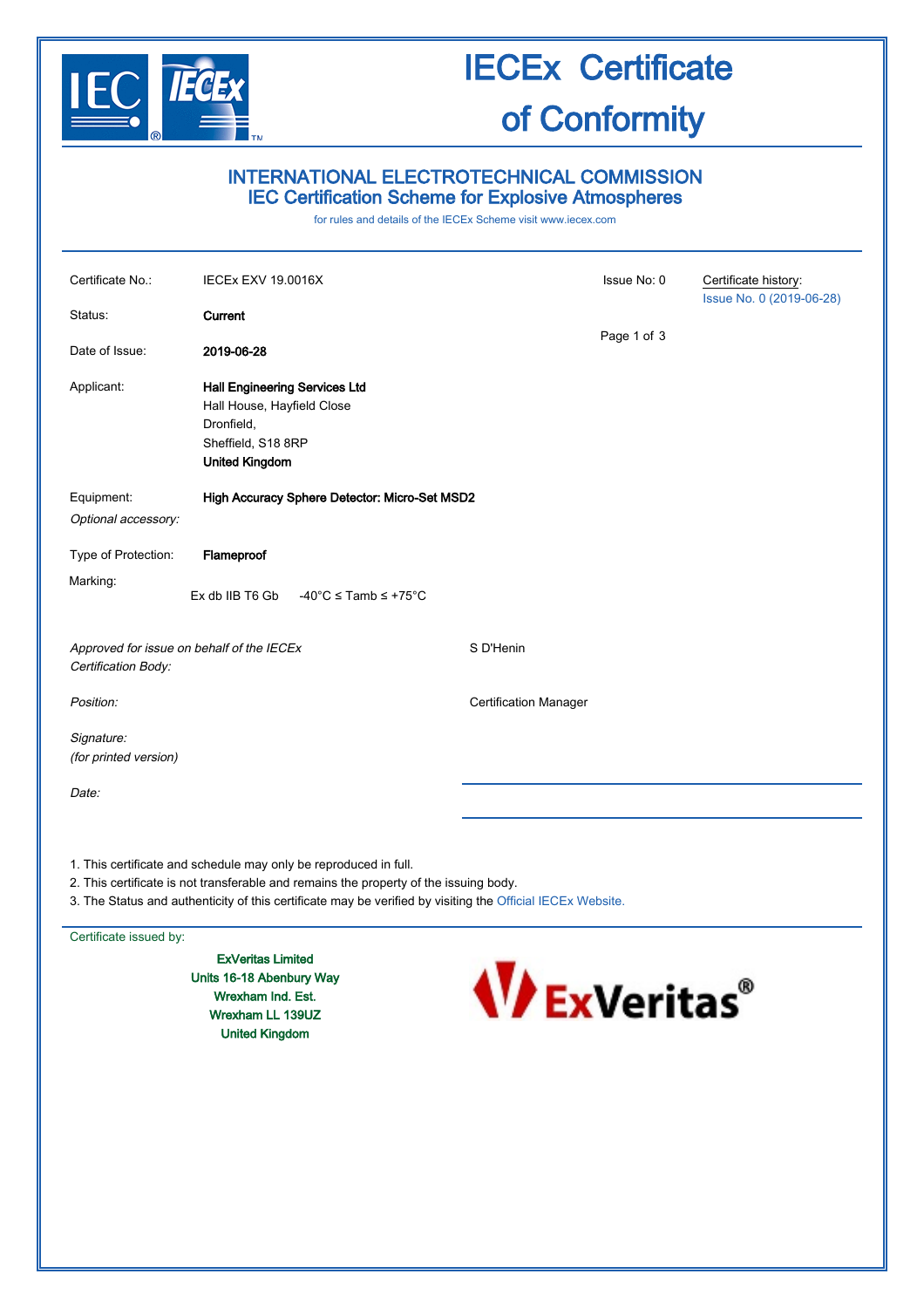

# IECEx Certificate of Conformity

| Certificate No: | <b>IECEX EXV 19.0016X</b>                                                                                                | Issue No: 0 |
|-----------------|--------------------------------------------------------------------------------------------------------------------------|-------------|
| Date of Issue:  | 2019-06-28                                                                                                               | Page 2 of 3 |
| Manufacturer:   | <b>Hall Engineering Services Ltd</b><br>Hall House, Hayfield Close<br>Dronfield,<br>Sheffield, S18 8RP<br>United Kingdom |             |

Additional Manufacturing location(s):

This certificate is issued as verification that a sample(s), representative of production, was assessed and tested and found to comply with the IEC Standard list below and that the manufacturer's quality system, relating to the Ex products covered by this certificate, was assessed and found to comply with the IECEx Quality system requirements. This certificate is granted subject to the conditions as set out in IECEx Scheme Rules, IECEx 02 and Operational Documents as amended.

#### STANDARDS:

The apparatus and any acceptable variations to it specified in the schedule of this certificate and the identified documents, was found to comply with the following standards:

| IEC 60079-0: 2017<br>Edition: 7.0   | Explosive atmospheres - Part 0: Equipment - General requirements                                                                                    |
|-------------------------------------|-----------------------------------------------------------------------------------------------------------------------------------------------------|
| IEC 60079-1:2014-06<br>Edition: 7.0 | Explosive atmospheres - Part 1: Equipment protection by flameproof enclosures "d"                                                                   |
|                                     | This Certificate <b>does not</b> indicate compliance with electrical safety and performance requirements other than those expressly included in the |

Standards listed above.

### TEST & ASSESSMENT REPORTS:

A sample(s) of the equipment listed has successfully met the examination and test requirements as recorded in

Test Report:

[GB/EXV/ExTR19.0021/00](http://iecex.iec.ch/extr/GB.EXV.ExTR19.0021.00)

Quality Assessment Report: [GB/EXV/QAR19.0005/00](http://iecex.iec.ch/qar/GB.EXV.QAR19.0005.00)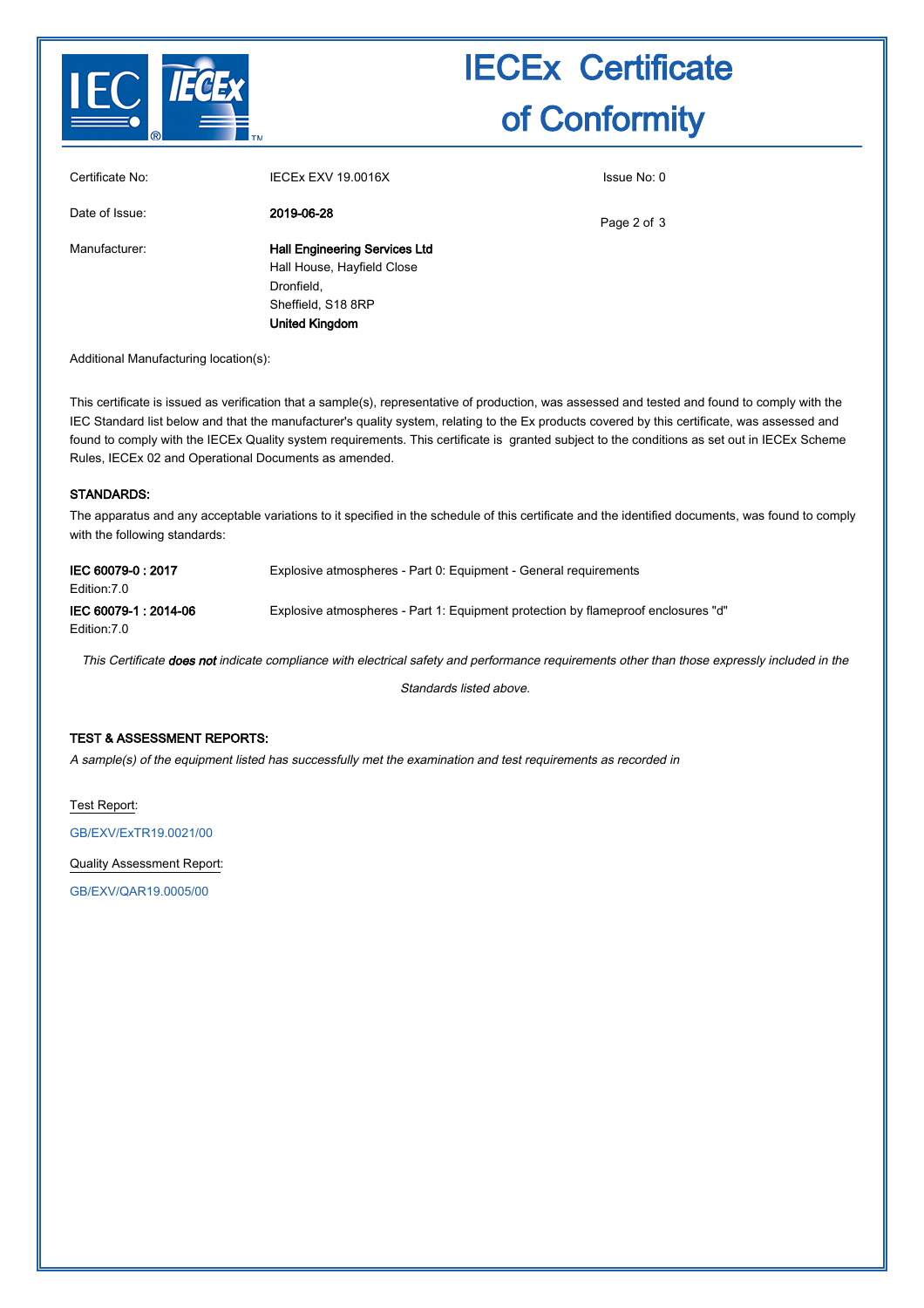

## IECEx Certificate of Conformity

| Certificate No: | <b>IECEX EXV 19.0016X</b> |          | Issue No: 0 |
|-----------------|---------------------------|----------|-------------|
| Date of Issue:  | 2019-06-28                |          | Page 3 of 3 |
|                 |                           | Schedule |             |

#### EQUIPMENT:

Equipment and systems covered by this certificate are as follows:

The MSDI Micro-Set Sphere Detector comprises a detector tube containing an encapsulated reed switch, which is rated up to 2A at 250VDC. The detector tube is fitted into a housing, referred to as a top housing, which is itself mounted to a separate housing which is comprised of three main components; a lower detector housing, detector plunger, and spring. These three parts are non-electrical components employed to facilitate the mounting of the detector and do not form part of the protection of the equipment.

The lower detector housing is fitted to the associated pipe wall and the top housing, containing the detector tube, sits in the detector plunger. The movement of detector plunger over the detector tube operates the reed switch. The lower and top housings are secured together by two M8 x 25 hexagonal socket head screws. The top housing must be fitted to a suitably approved Ex d terminal enclosure via the M25 threaded section of the top housing.

### SPECIFIC CONDITIONS OF USE: YES as shown below:

1. The sensor must be mounted to a suitably approved earthed metallic Ex db IIB Gb rated flameproof enclosure to facilitate connection

of the sensor flying leads.

- 2. Under the scope of this approval the equipment has been subjected to Overpressure testing at a test pressure of 30 bar.
- 3. No repairs are permitted to the M25 threaded flameproof joint (external thread).

#### Annex:

[IECEx EXV 19\\_0016X\\_0 Annex.pdf](http://iecex.iec.ch/cert/IECExEXV19.00160/$File/IECEx EXV 19_0016X_0 Annex.pdf)